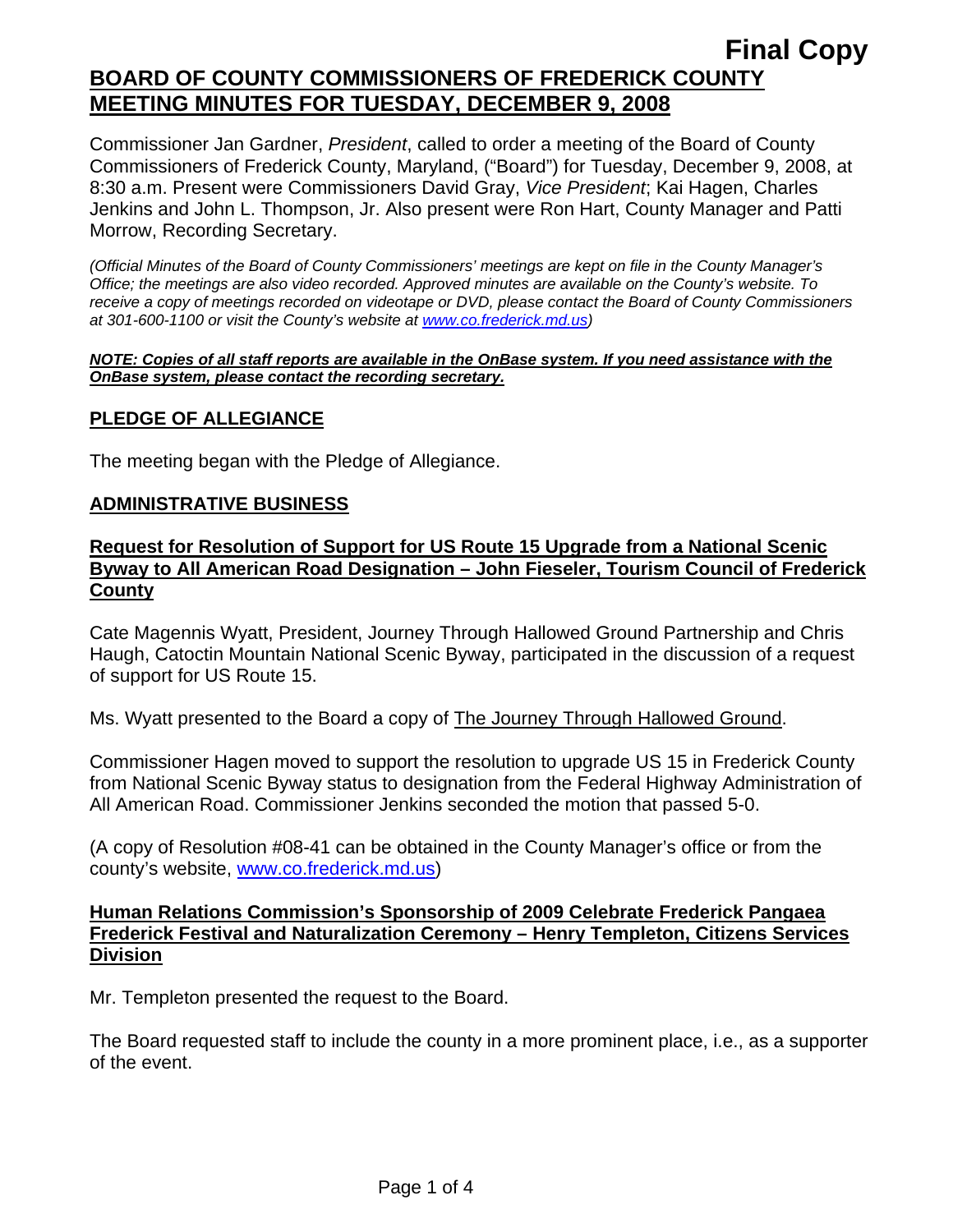Commissioner Hagen moved to approve the staff recommendation and directed staff to consider any possible cost reductions. Commissioner Gray seconded the motion that passed 3-2 with Commissioners Jenkins and Thompson opposed.

## **Animal Control HVAC Project (C11416) Design Update and Program Change – Dave Grossweiler, Public Works Division**

Harold Domer, Animal Control Division; Al Hudak and Dave Ennis, Public Works Division, participated in the discussion.

Mr. Grosswieler presented a PowerPoint presentation.

Commissioner Gray moved to support the staff recommendation to approve the program change to include the addition of a fire suppression system to the Animal Control HVAC upgrade project and to proceed to the next design phase. Commissioner Hagen seconded the motion that passed 3-2 with Commissioners Jenkins and Thompson opposed.

# **PUBLIC COMMENTS (3 MINUTE PRESENTATION)**

None.

# **QUESTIONS – PRESS**

None.

# **CLOSED SESSION**

Commissioner Hagen moved to go into closed session under Maryland Annotated Code State Government Article § 10-508(a)(7) To consult with counsel to obtain legal advice on a legal matter; and (8) To consult with staff, consultants, or other individuals about pending or potential litigation. Commissioner Gray seconded the motion that passed 5-0.

# **ADJOURN**

The meeting adjourned at 10:10 a.m.

Respectfully submitted,

Patricia A. Morrow Recording Secretary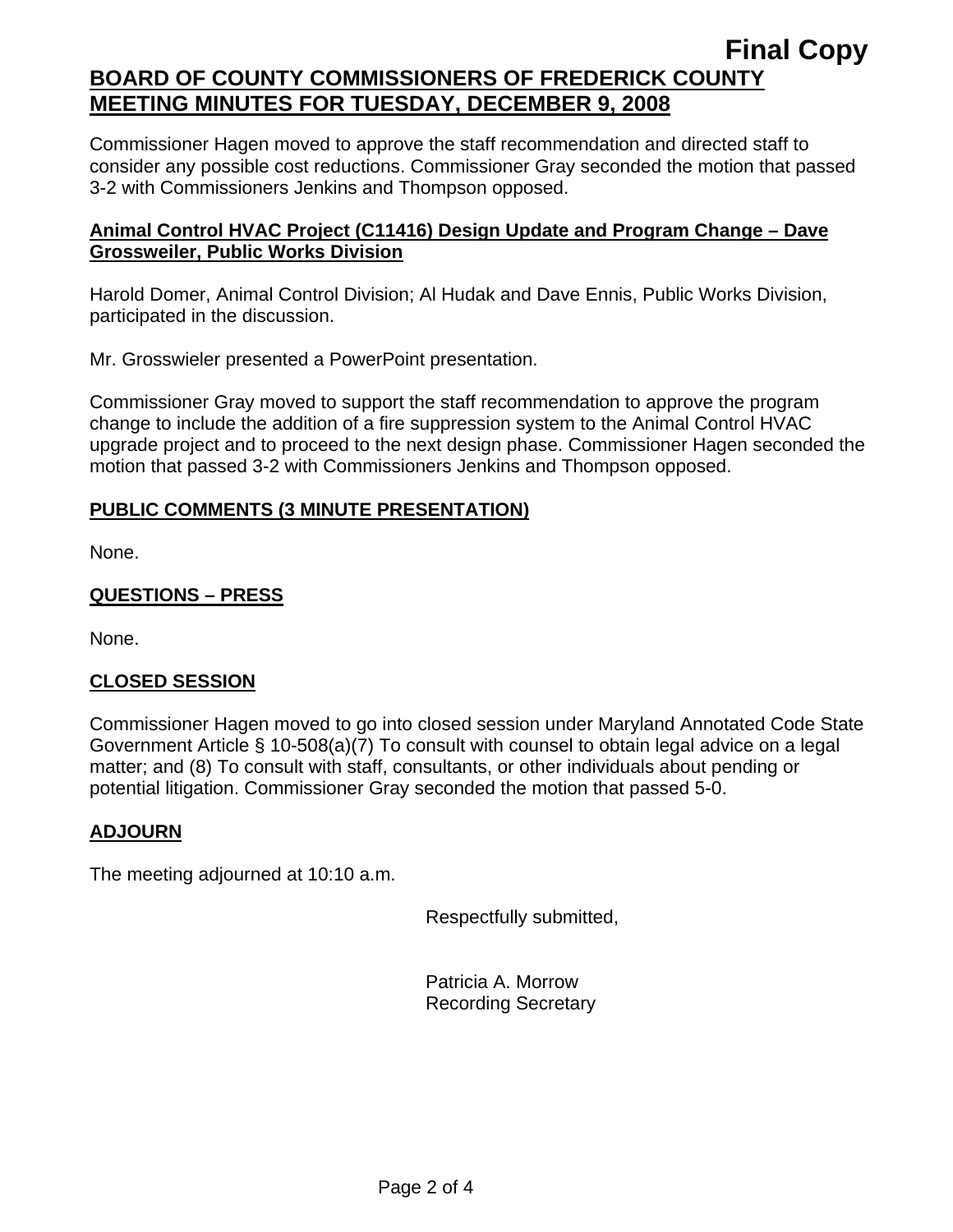### **FORM OF STATEMENT FOR CLOSING THE MEETING OF TUESDAY, DECEMBER 9, 2008**

# **STATUTORY AUTHORITY TO CLOSE SESSION**

### **State Government Article §10-508(a):**

(7) To consult with counsel to obtain legal advice on a legal matter and (8) To consult with staff, consultants, or other individuals about pending or potential litigation.

### **Motion:**

Commissioner Hagen moved to go into closed session in accordance with the Maryland Annotated Code State Government Article § 10-508(a) (7) To consult with counsel to obtain legal advice on a legal matter; and (8) To consult with staff, consultants, or other individuals about pending or potential litigation. Commissioner Gray seconded the motion that passed 5- 0.

### **Topic To Be Discussed:**

 $\overline{a}$ 

To discuss the potential settlement of litigation involving the county.

Patricia A. Morrow Recording Secretary